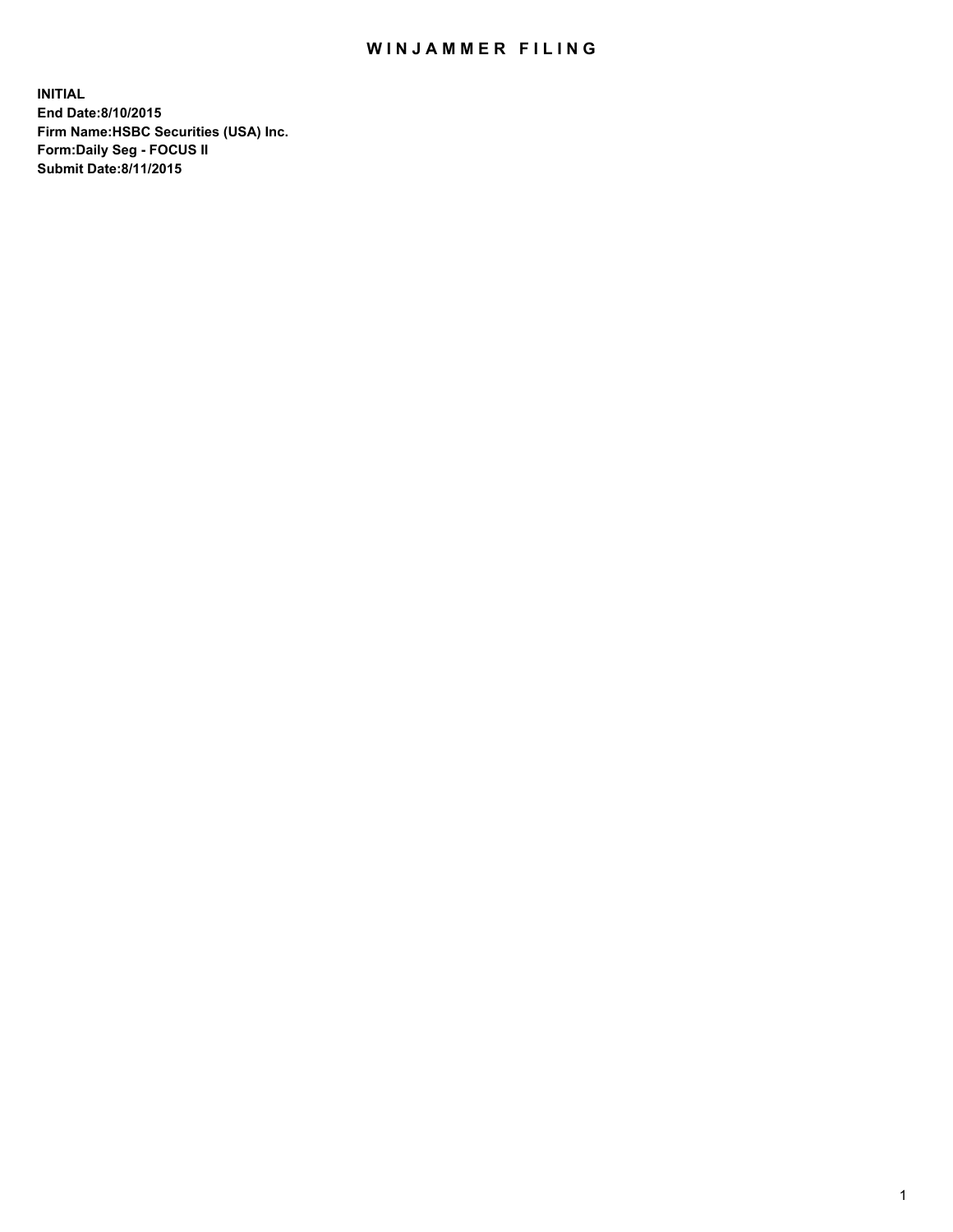## **INITIAL End Date:8/10/2015 Firm Name:HSBC Securities (USA) Inc. Form:Daily Seg - FOCUS II Submit Date:8/11/2015 Daily Segregation - Cover Page**

| Name of Company<br><b>Contact Name</b><br><b>Contact Phone Number</b><br><b>Contact Email Address</b>                                                                                                                                                                                                                          | <b>HSBC Securities (USA) Inc.</b><br>Steven richardson<br>212-525-6445<br>steven.richardson@us.hsbc.com |
|--------------------------------------------------------------------------------------------------------------------------------------------------------------------------------------------------------------------------------------------------------------------------------------------------------------------------------|---------------------------------------------------------------------------------------------------------|
| FCM's Customer Segregated Funds Residual Interest Target (choose one):<br>a. Minimum dollar amount: ; or<br>b. Minimum percentage of customer segregated funds required:%; or<br>c. Dollar amount range between: and; or<br>d. Percentage range of customer segregated funds required between: % and %.                        | 50,000,000<br>0 <sub>0</sub><br>0 <sub>0</sub>                                                          |
| FCM's Customer Secured Amount Funds Residual Interest Target (choose one):<br>a. Minimum dollar amount: ; or<br>b. Minimum percentage of customer secured funds required:%; or<br>c. Dollar amount range between: and; or<br>d. Percentage range of customer secured funds required between:% and%.                            | 10,000,000<br><u>0</u><br>0 <sub>0</sub><br>0 <sub>0</sub>                                              |
| FCM's Cleared Swaps Customer Collateral Residual Interest Target (choose one):<br>a. Minimum dollar amount: ; or<br>b. Minimum percentage of cleared swaps customer collateral required:% ; or<br>c. Dollar amount range between: and; or<br>d. Percentage range of cleared swaps customer collateral required between:% and%. | 70,000,000<br>00<br><u>00</u>                                                                           |

Attach supporting documents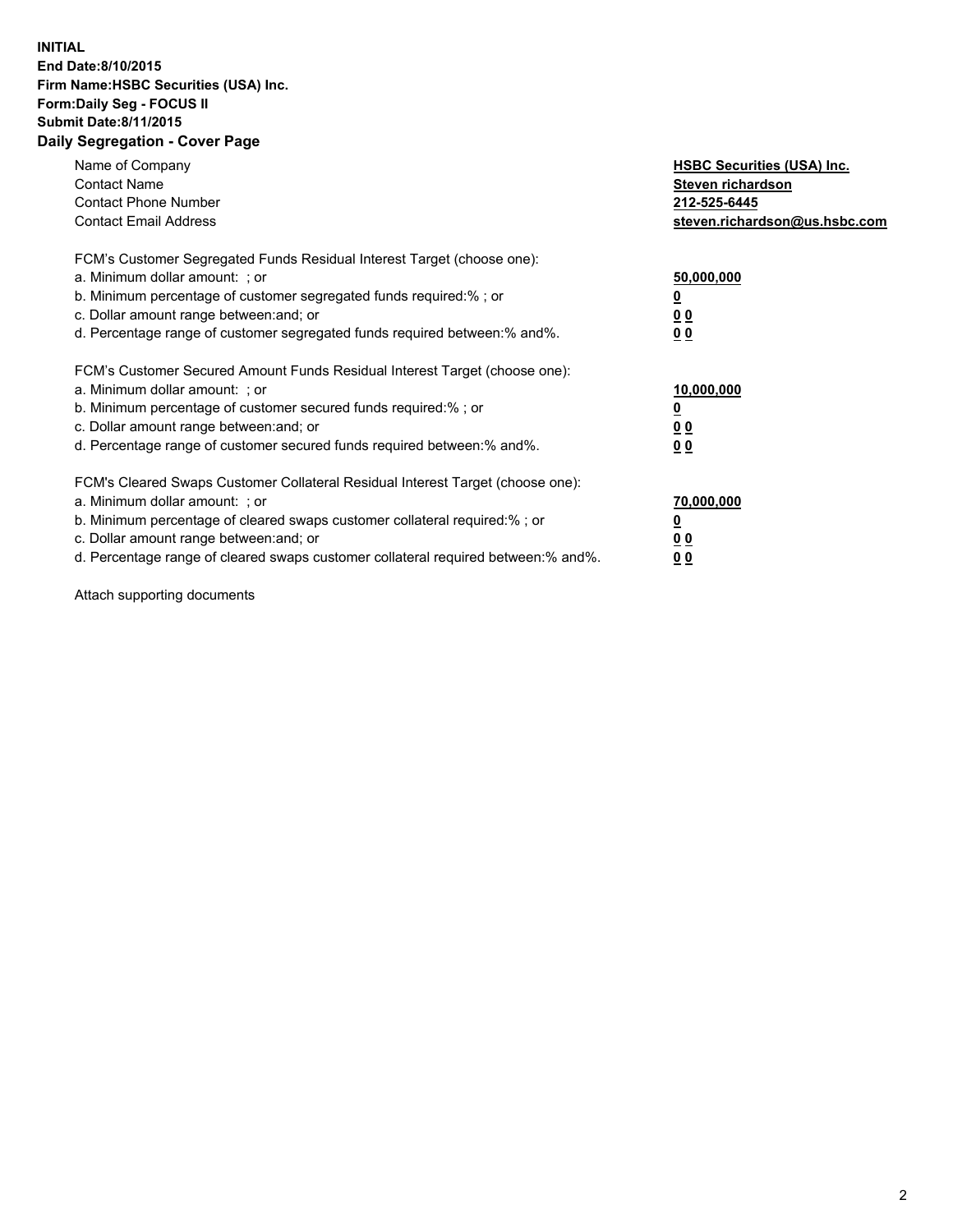**INITIAL End Date:8/10/2015 Firm Name:HSBC Securities (USA) Inc. Form:Daily Seg - FOCUS II Submit Date:8/11/2015 Daily Segregation - Secured Amounts**

Foreign Futures and Foreign Options Secured Amounts Amount required to be set aside pursuant to law, rule or regulation of a foreign government or a rule of a self-regulatory organization authorized thereunder **0** [7305] 1. Net ledger balance - Foreign Futures and Foreign Option Trading - All Customers A. Cash **53,404,521** [7315] B. Securities (at market) **42,098,708** [7317] 2. Net unrealized profit (loss) in open futures contracts traded on a foreign board of trade **7,165,149** [7325] 3. Exchange traded options a. Market value of open option contracts purchased on a foreign board of trade **0** [7335] b. Market value of open contracts granted (sold) on a foreign board of trade **0** [7337] 4. Net equity (deficit) (add lines 1. 2. and 3.) **102,668,378** [7345] 5. Account liquidating to a deficit and account with a debit balances - gross amount **1,736,592** [7351] Less: amount offset by customer owned securities **-1,455,200** [7352] **281,392** [7354] 6. Amount required to be set aside as the secured amount - Net Liquidating Equity Method (add lines 4 and 5) **102,949,770** [7355] 7. Greater of amount required to be set aside pursuant to foreign jurisdiction (above) or line 6. **102,949,770** [7360] FUNDS DEPOSITED IN SEPARATE REGULATION 30.7 ACCOUNTS 1. Cash in banks A. Banks located in the United States **35,224,597** [7500] B. Other banks qualified under Regulation 30.7 **0** [7520] **35,224,597** [7530] 2. Securities A. In safekeeping with banks located in the United States **42,098,708** [7540] B. In safekeeping with other banks qualified under Regulation 30.7 **0** [7560] **42,098,708** [7570] 3. Equities with registered futures commission merchants A. Cash **0** [7580] B. Securities **0** [7590] C. Unrealized gain (loss) on open futures contracts **0** [7600] D. Value of long option contracts **0** [7610] E. Value of short option contracts **0** [7615] **0** [7620] 4. Amounts held by clearing organizations of foreign boards of trade A. Cash **0** [7640] B. Securities **0** [7650] C. Amount due to (from) clearing organization - daily variation **0** [7660] D. Value of long option contracts **0** [7670] E. Value of short option contracts **0** [7675] **0** [7680] 5. Amounts held by members of foreign boards of trade A. Cash **48,582,284** [7700] B. Securities **0** [7710] C. Unrealized gain (loss) on open futures contracts **7,165,149** [7720] D. Value of long option contracts **0** [7730] E. Value of short option contracts **0** [7735] **55,747,433** [7740] 6. Amounts with other depositories designated by a foreign board of trade **0** [7760] 7. Segregated funds on hand **0** [7765] 8. Total funds in separate section 30.7 accounts **133,070,738** [7770] 9. Excess (deficiency) Set Aside for Secured Amount (subtract line 7 Secured Statement Page 1 from Line 8) **30,120,968** [7380] 10. Management Target Amount for Excess funds in separate section 30.7 accounts **10,000,000** [7780] 11. Excess (deficiency) funds in separate 30.7 accounts over (under) Management Target **20,120,968** [7785]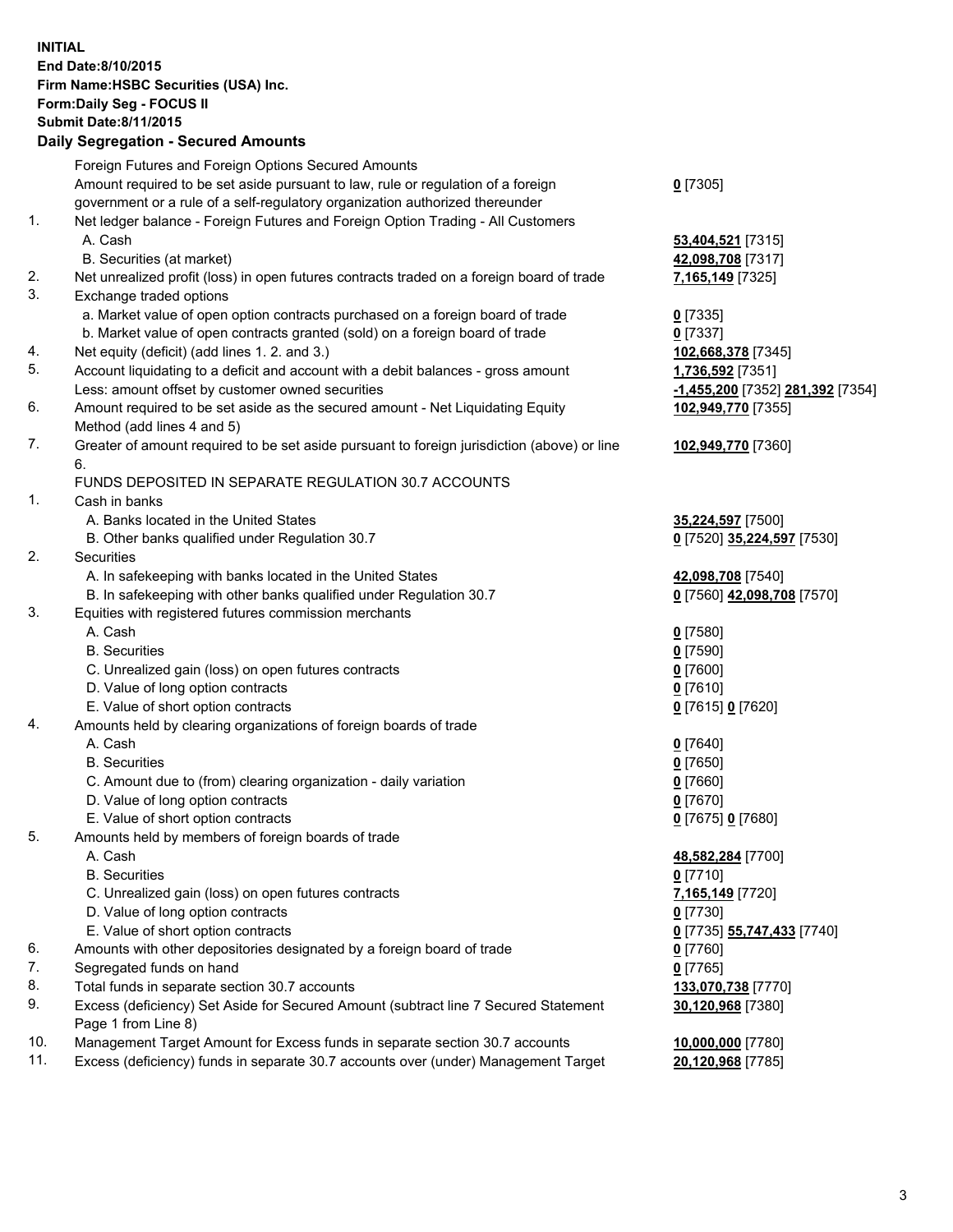| <b>INITIAL</b>                            | End Date: 8/10/2015<br>Firm Name: HSBC Securities (USA) Inc.                                   |                                          |  |  |
|-------------------------------------------|------------------------------------------------------------------------------------------------|------------------------------------------|--|--|
| Form: Daily Seg - FOCUS II                |                                                                                                |                                          |  |  |
| <b>Submit Date: 8/11/2015</b>             |                                                                                                |                                          |  |  |
| Daily Segregation - Segregation Statement |                                                                                                |                                          |  |  |
|                                           |                                                                                                |                                          |  |  |
| 1.                                        | SEGREGATION REQUIREMENTS(Section 4d(2) of the CEAct)                                           |                                          |  |  |
|                                           | Net ledger balance<br>A. Cash                                                                  |                                          |  |  |
|                                           | B. Securities (at market)                                                                      | 210,965,833 [7010]<br>869,598,908 [7020] |  |  |
| 2.                                        | Net unrealized profit (loss) in open futures contracts traded on a contract market             | 178,541,925 [7030]                       |  |  |
| 3.                                        | Exchange traded options                                                                        |                                          |  |  |
|                                           | A. Add market value of open option contracts purchased on a contract market                    | 108,762,187 [7032]                       |  |  |
|                                           | B. Deduct market value of open option contracts granted (sold) on a contract market            | -7,512,517 [7033]                        |  |  |
| 4.                                        | Net equity (deficit) (add lines 1, 2 and 3)                                                    | 1,360,356,336 [7040]                     |  |  |
| 5.                                        | Accounts liquidating to a deficit and accounts with                                            |                                          |  |  |
|                                           | debit balances - gross amount                                                                  | 8,251,560 [7045]                         |  |  |
|                                           | Less: amount offset by customer securities                                                     | -8,251,485 [7047] 75 [7050]              |  |  |
| 6.                                        | Amount required to be segregated (add lines 4 and 5)                                           | 1,360,356,411 [7060]                     |  |  |
|                                           | FUNDS IN SEGREGATED ACCOUNTS                                                                   |                                          |  |  |
| 7.                                        | Deposited in segregated funds bank accounts                                                    |                                          |  |  |
|                                           | A. Cash                                                                                        | 66,223,742 [7070]                        |  |  |
|                                           | B. Securities representing investments of customers' funds (at market)                         | $0$ [7080]                               |  |  |
|                                           | C. Securities held for particular customers or option customers in lieu of cash (at<br>market) | 125,340,230 [7090]                       |  |  |
| 8.                                        | Margins on deposit with derivatives clearing organizations of contract markets                 |                                          |  |  |
|                                           | A. Cash                                                                                        | 27,306,961 [7100]                        |  |  |
|                                           | B. Securities representing investments of customers' funds (at market)                         | 304,512,500 [7110]                       |  |  |
|                                           | C. Securities held for particular customers or option customers in lieu of cash (at<br>market) | 744,258,678 [7120]                       |  |  |
| 9.                                        | Net settlement from (to) derivatives clearing organizations of contract markets                | 19,906,641 [7130]                        |  |  |
| 10.                                       | Exchange traded options                                                                        |                                          |  |  |
|                                           | A. Value of open long option contracts                                                         | 108,762,187 [7132]                       |  |  |
|                                           | B. Value of open short option contracts                                                        | -7,512,517 [7133]                        |  |  |
| 11.                                       | Net equities with other FCMs                                                                   |                                          |  |  |
|                                           | A. Net liquidating equity                                                                      | 66,754,264 [7140]                        |  |  |
|                                           | B. Securities representing investments of customers' funds (at market)                         | 0 [7160]                                 |  |  |
|                                           | C. Securities held for particular customers or option customers in lieu of cash (at            | $0$ [7170]                               |  |  |
|                                           | market)                                                                                        |                                          |  |  |
| 12.                                       | Segregated funds on hand                                                                       | $0$ [7150]                               |  |  |
| 13.                                       | Total amount in segregation (add lines 7 through 12)                                           | 1,455,552,686 [7180]                     |  |  |
| 14.                                       | Excess (deficiency) funds in segregation (subtract line 6 from line 13)                        | 95,196,275 [7190]                        |  |  |
| 15.                                       | Management Target Amount for Excess funds in segregation                                       | 50,000,000 [7194]                        |  |  |

16. Excess (deficiency) funds in segregation over (under) Management Target Amount Excess

**45,196,275** [7198]